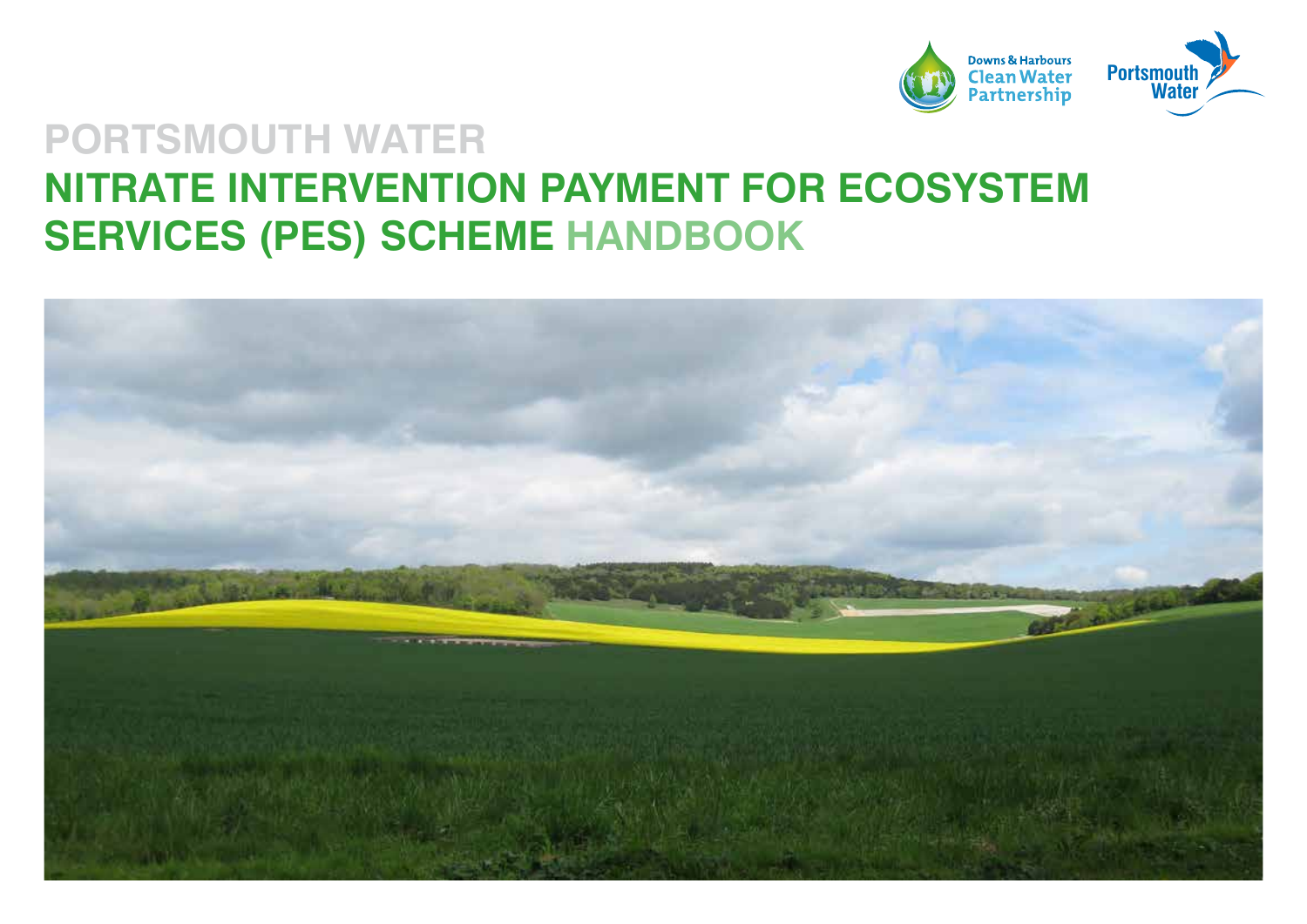# **CONTENTS**

| 1                     | Introduction and Contact Information                                | 3              |
|-----------------------|---------------------------------------------------------------------|----------------|
| $\mathbf{2}^{\prime}$ | PES Options and Payment Rates                                       | 4              |
| 3                     | <b>Option Prescriptions</b>                                         |                |
|                       | Measure 1 Cover Crop followed by Fallow                             | 5              |
|                       | Measure 2 Low Nitrogen Input to Improved Grassland                  | 6              |
|                       | Measure 3 Autumn/Winter Cover Crops (tiered destruction)            | 7              |
|                       | Measure 4 Arable Reversion on Karst Feature Risk Fields             | 8              |
|                       | Measure 5 Undersown Crops                                           | $\overline{9}$ |
|                       | Measure 6 Early Grass after Maize Harvest                           | 10             |
|                       | Measure 7 Nitrogen Testing and Specialist Advice                    | 11             |
|                       | Measure 8 Variable Nitrogen Service (N Mapping) - High Risk         | 12             |
|                       | Measure 9 Variable Nitrogen Service (N Mapping) - Medium & Low Risk | 13             |
|                       | Measure 10 Nutrient Management Plan                                 | 14             |
| 4                     | How to Apply                                                        | 15             |
|                       | A1 Portsmouth Water Risk Map                                        | 16             |
|                       | A2 Portsmouth Water's Suggested Supplier List                       | 17             |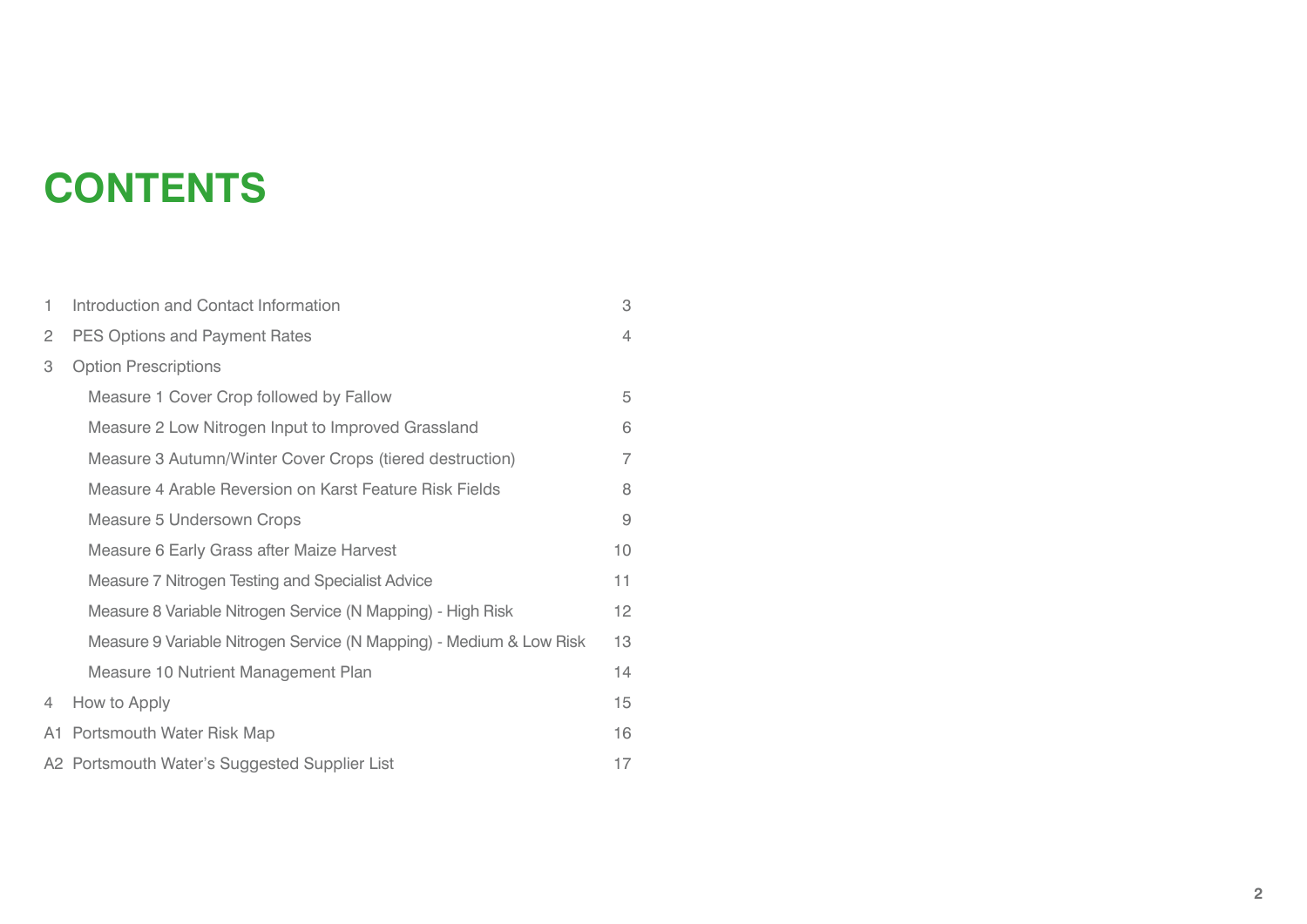# **INTRODUCTION AND CONTACT INFORMATION**

Portsmouth Water is undertaking catchment management in response to a need to tackle rising nitrate levels affecting groundwater abstracted for public water supply and excessive nutrient loading into surface and coastal waters.

Portsmouth Water Nitrate Intervention Payment for Ecosystem Services (PES) scheme will directly assist farmers (and other land managers) in high sensitive catchment areas to deliver measures that aim to reduce nitrate leaching and improve farming efficiency.

This handbook details the current PES incentive measures available under the scheme. Farmers and land managers who wish to check their eligibility for any of the measures should contact PW Catchment Team in the first instance. Funding for additional incentive measures will be available following feasibility and further research.

The Scheme will run until March 2025 where funding will be reviewed, grant payments can only be paid up until March 2025 until additional funding has been approved. Grants are capped at £10k per year per holding as agreed with Portsmouth Water.

#### **CONTACT DETAILS FOR PORTSMOUTH WATER**

Portsmouth Water's Catchment and Environment Department



**catchment.management@portsmouthwater.co.uk**



**023 9224 9248 / 07872 108992** (Portsmouth Water's Catchment Management Officer)

**Portsmouth Water Ltd Catchment and Environment Department PO Box 8 West Street Havant Hampshire PO9 1LG**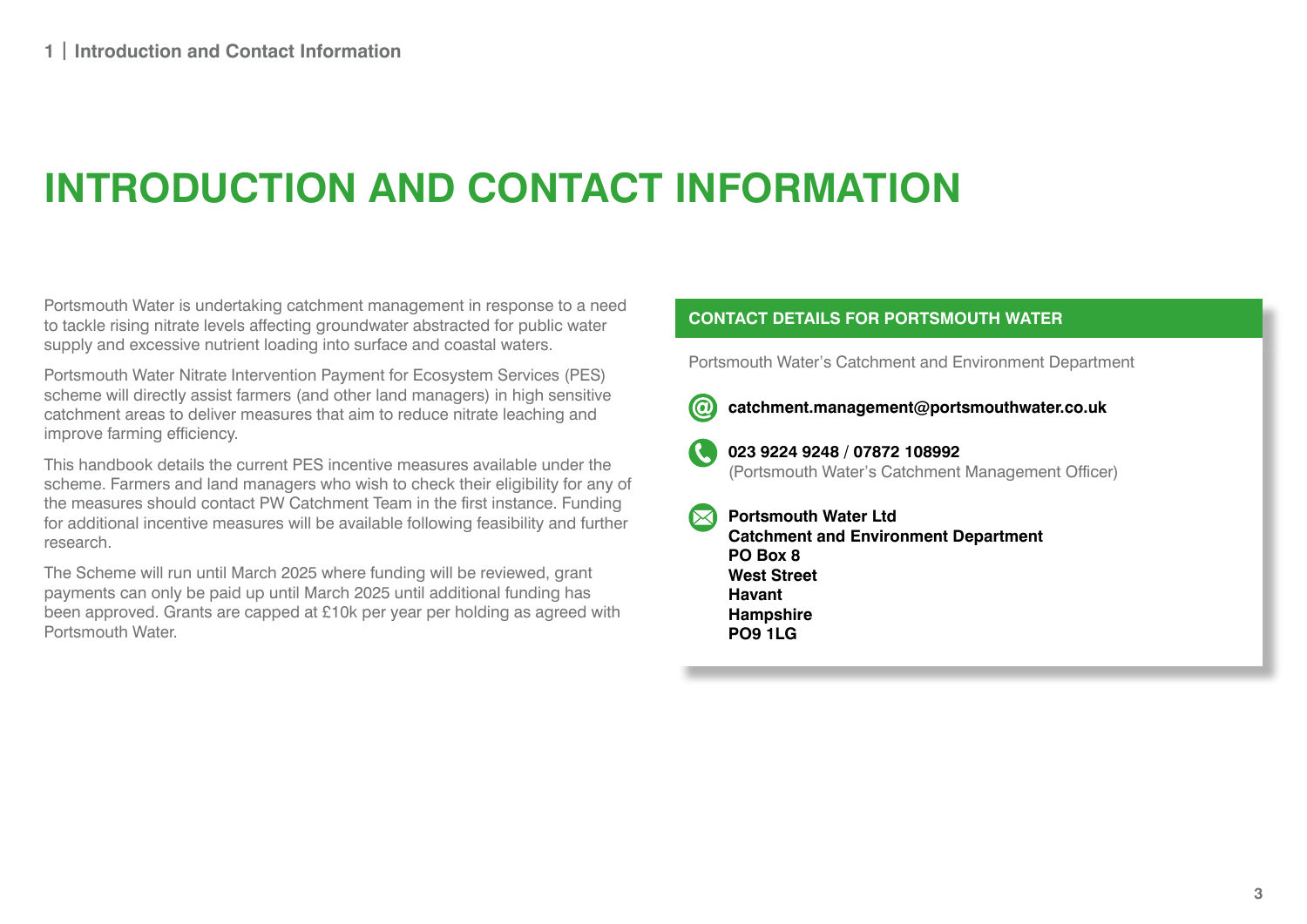# **PES OPTIONS AND PAYMENT RATES**

| <b>MEASURE NUMBER AND DESCRIPTION</b> |                                                           | <b>PAYMENT RATE</b>                 | <b>PAGE</b> |
|---------------------------------------|-----------------------------------------------------------|-------------------------------------|-------------|
|                                       | Cover crop followed by fallow                             | £360/Ha                             | 5           |
| 2                                     | Low nitrogen input to improved grassland                  | £250/Ha/YR                          | 6           |
| 3                                     | Autumn/winter cover crops (tiered destruction)            | £60/Ha/YR - £80/Ha/YR               |             |
| 4                                     | Arable reversion on karst feature risk fields             | £400/Ha/YR                          | 8           |
| 5                                     | Undersown crops                                           | £200/Ha/YR                          | 9           |
| 6                                     | Early grass after maize harvest                           | £110/Ha/YR                          | 10          |
|                                       | Nitrogen testing and specialist advice                    | 100% of agreed total                | 11          |
| 8                                     | Variable Nitrogen Service (N mapping) - High risk         | 100% of agreed total                | 12          |
| 9                                     | Variable Nitrogen Service (N mapping) - Medium & Low risk | 100% of agreed total (up to 150 Ha) | 13          |
| 10                                    | <b>Nutrient Management Plan</b>                           | 100% of agreed total                | 14          |
|                                       |                                                           |                                     |             |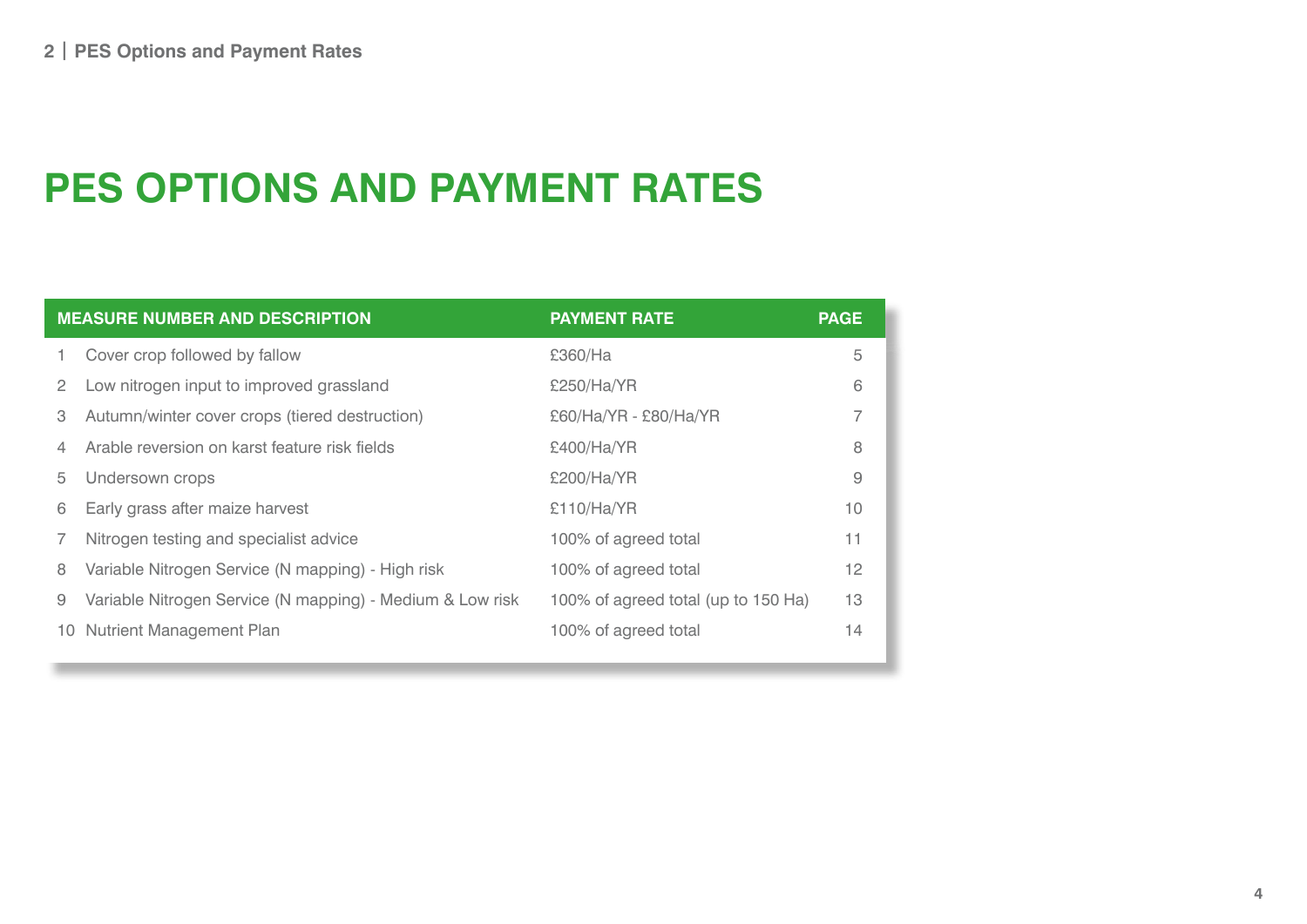# **MEASURE 1 COVER CROP FOLLOWED BY FALLOW £360/Ha**

### **GENERAL SPECIFICATIONS**

- Cover crop drilled in the autumn (established by 15th September), retained or land left fallow from 15th February until the end of the minimum fallow period (15th July).
- Type of cover crop is flexible; Legumes such as clover can be in the cover crop mix if it is grown alongside another cover crop (e.g. oats, mustard) to a maximum proportion of 35%.
- Fallow can be managed for biodiversity target species.
- If suitable the cover can be cut for forage in the spring or summer.
- No artificial fertiliser inputs and/or manure/ digestate/muck spreading unless prior written agreement is made with Portsmouth Water.
- Use of graminicides permitted.
- Measure to be implemented on an individual field on a one-off basis – could rotate through high risk fields, implementing 1 year in 5.

### **TARGETING (where funding will be offered)**

• Measure will be available to high risk holdings, please refer to Portsmouth Water Risk Map (Appendix 1).

### **BENEFITS**

### **Water Quality**

Reduced nitrate leaching over winter due to cover cropping and no/less N being applied during fallow period, therefore reduced nitrate leaching to groundwater.

### **Biodiversity**

Potential benefits for uncommon arable plants and farmland birds.

### **Soil Health**

Fallow for one season, soil recovery and increased organic matter.

### **Pest control**

Opportunity to help control weeds (black grass, sterile brome).

### **Financial**

Savings in fertiliser costs and some operational costs.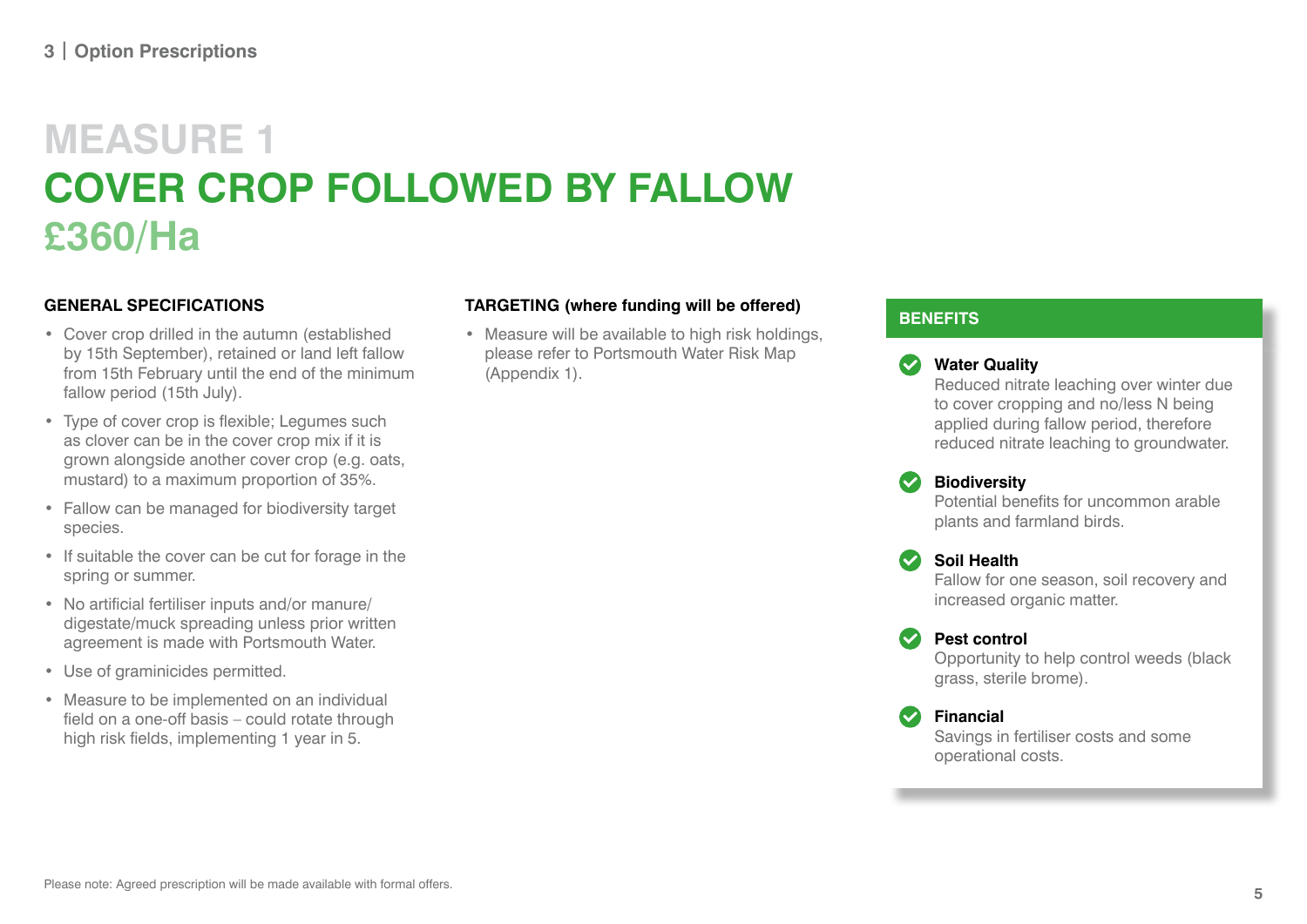# **MEASURE 2 LOW NITROGEN INPUT TO IMPROVED GRASSLAND £250/Ha/YR**

### **GENERAL SPECIFICATIONS**

- Eligible on improved grassland fields, where applications of nitrogen have exceeded 100kg N/ ha/year in at least two out of the previous three years.
- No or very low nitrogen inputs (artificial fertilisers or organic manures) to be applied from the date of your authorised agreement in consultation with Portsmouth Water
- Only apply minimal amounts of manure and fertiliser according to pre-calculated spreading values. This will be limited to either 12 tonnes of well-rotted farmyard manure per ha per year or up to 50kg of nitrogen per ha per year in accordance with a nutrient plan.
- Grazing allowed but only at a low intensity to ensure a dense grass sward is maintained.

### **TARGETING (where funding will be offered)**

• Measure will be available to high risk holdings, please refer to Portsmouth Water Risk Map (Appendix 1).

### **BENEFITS**

### **Water Quality**

Reduced nitrate leaching over winter due to no cropping and no/less N being applied during fallow period, therefore reduced nitrate leaching to groundwater.

**Financial**

Savings in fertiliser costs and some operational costs.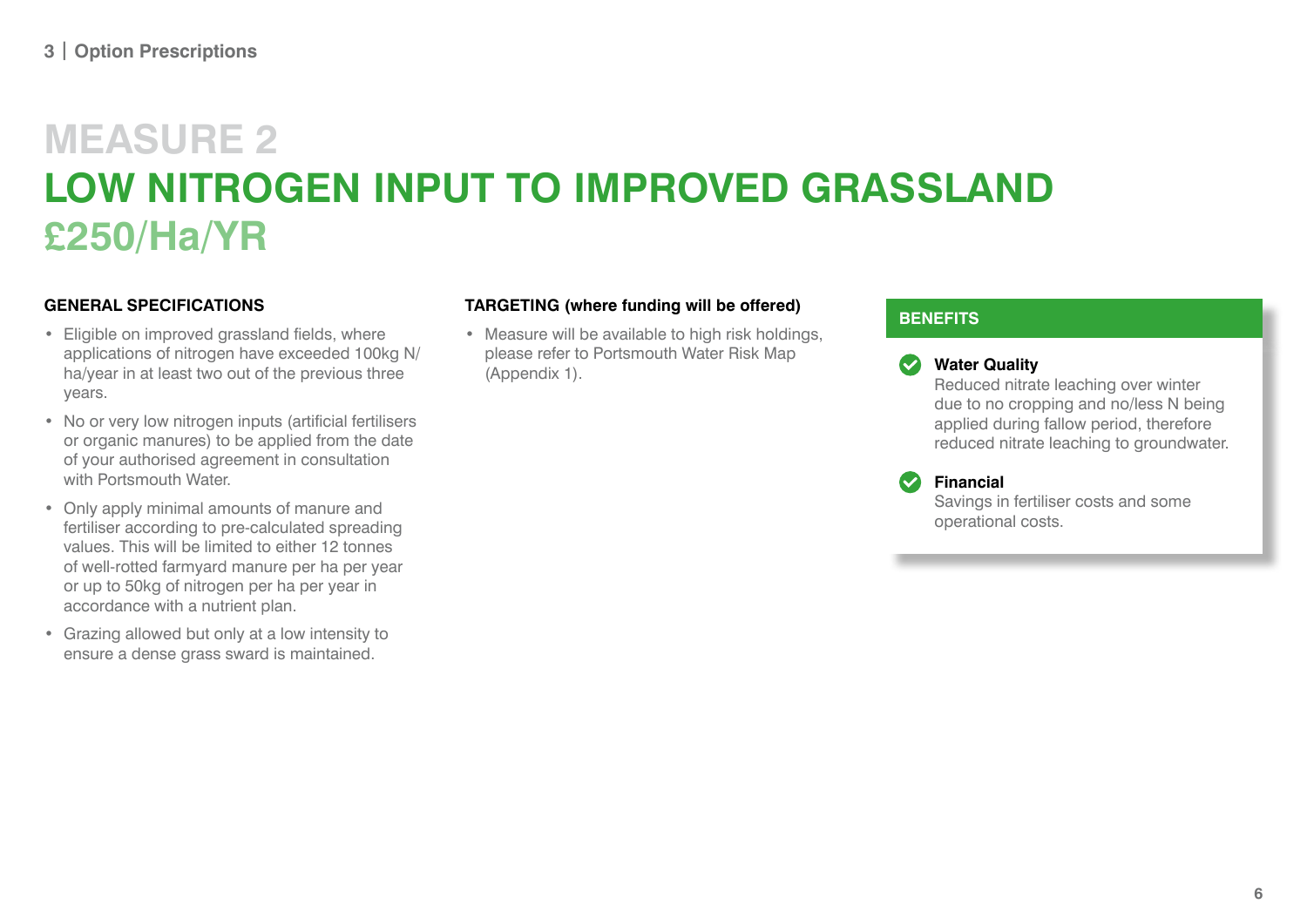# **MEASURE 3 AUTUMN/WINTER COVER CROPS (TIERED DESTRUCTION) £60/Ha/YR - £80/Ha/YR**

### **GENERAL SPECIFICATIONS**

- Over Autumn/Winter cover crop prior to spring drilling to be established by 15th September and retain cover until 15th January at the earliest.
- Type of cover crop is flexible; Legumes such as clover can be in the cover crop mix if it is grown alongside another cover crop (e.g. oats, mustard) to a maximum proportion of 30%.
- Forage crop allowed.
- No artificial fertiliser inputs and/or manure/ digestate/muck spreading on cover crops.
- Destruction from 15th of chosen destruction month by either: Low intensity grazing, mechanical means or Glyphosate application (not before, during or following heavy rainfall) and no more than 6 weeks before drilling the following crop.
- Flexibility with tiered destruction dates: the 15th of chosen destruction month January £60/ Ha; February £70/Ha; March £80/Ha; onwards. Earlier destruction may be accepted please discuss this with Portsmouth Water's Catchment Officer.

### **TARGETING (where funding will be offered)**

• Measure will be available to high risk holdings, please refer to Portsmouth Water Risk Map (Appendix 1).

#### **BENEFITS**

**Water Quality** Providing winter cover and nitrate soak up - reduces winter nitrate leaching to groundwater. Reduced levels of soil erosion and gullying.

**Biodiversity** Winter cover for wildlife.

**Soil Health** Soil recovery over winter.

**Financial** Cover crop seed funding, free soil testing and results.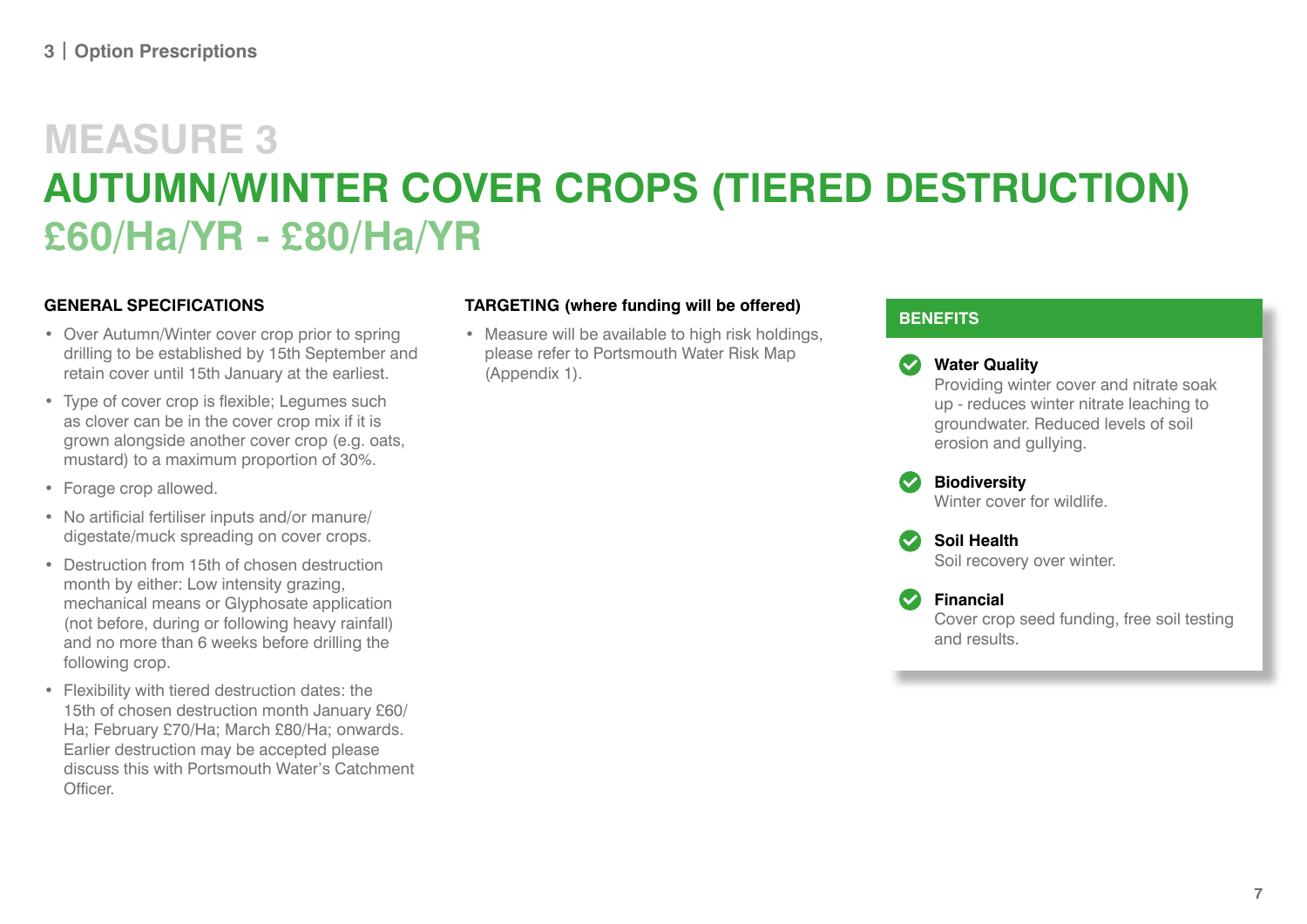# **MEASURE 4 ARABLE REVERSION ON KARST FEATURE RISK FIELDS £400/Ha/YR**

### **GENERAL SPECIFICATIONS**

- Arable reversion to grassland on specific fields thought to be at high risk of karstic 'fast pathways' to groundwater.
- Field must have been used for arable cultivation within the last two years.
- Reversion of whole field(s) to grassland. Option to divide very large fields if karstic features concentrated in one area (to be negotiated on a case by case basis).
- Grass sward to be drilled/sown by 15th September of the start agreement year.
- Sward composition flexible and to be agreed with a qualified crop adviser on a case by case basis, but ideally should include a mix of grasses, herbs and legumes. Legumes may be included to a maximum proportion of 30% (by seed proportion).
- Seed rate must be sufficient to establish a dense sward.
- Maintain grass sward for at least 4 years with rolling annual review.
- No application of N allowed unless prior agreement is made with PW.
- Grass can be cut or topped and is encouraged regularly during the growing season in the first 12 months after establishment and to be topped throughout the agreement as appropriate.
- Light grazing by sheep only is permitted.
- At the end of the ley period, if grass is to be destroyed and replaced, cultivation is not to be undertaken more than 6 weeks before the following crop is sown/drilled.

### **TARGETING (where funding will be offered)**

• Measure will be available to high risk holdings, please refer to Portsmouth Water Risk Map (Appendix 1) and only to a few particular fields with high karstic risk, on a case-by-case basis.





Habitat/food for birds, arable plants, insects.

### **Financial**

Save on N fertiliser costs and reduced operational burden/costs.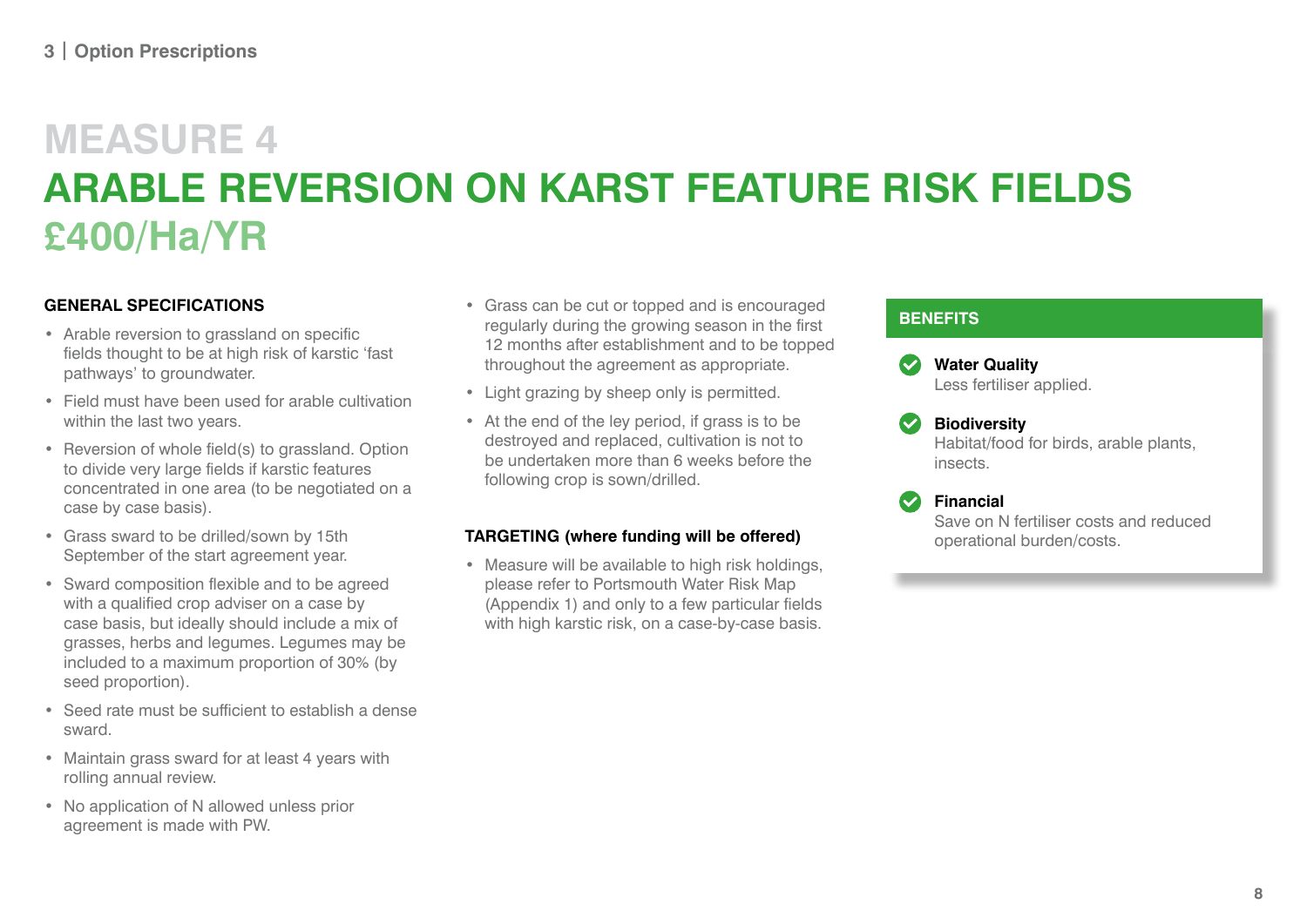### **MEASURE 5 UNDERSOWN CROPS £200/Ha/YR**

### **GENERAL SPECIFICATIONS**

- Undersown crops with grass or a mix of grass and legumes and/or herbs. Legumes used to a maximum proportion of 50% to ensure the grasses and herbs can utilise the N fixed by the legumes.
- For undersowing maize establish a fast- growing grass cover crop between rows of maize by 10th July to provide dense groundcover over Autumn/ winter.
- Retain undersown cover until at least 15th January if the following crop is combinable and until at least 1st March if the following crop is maize. Once destroyed, aim to establish the following spring crop within 6 weeks.
- Herbicide usage allowed provided it is authorised by a qualified agronomist.
- N input allowed to establish cash crop, but no N to be applied to undersown mix during the autumn and winter period unless prior agreement is made with PW.
- Estimates of the nutrients released by the cover crop should be used in nutrient planning for the following crop to ensure there is no over application or excess availability of nutrients, which may subsequently leach or runoff.

### **TARGETING (where funding will be offered)**

• Measure will be available to high risk holdings, please refer to Portsmouth Water Risk Map (Appendix 1).

### **BENEFITS**

### **Water Quality**

Reduces nitrate leaching due to greater uptake by plants, and longer duration of cover. Reduces soil erosion. May reduce need for herbicide usage.

### **Biodiversity**

Winter cover for wildlife and summer food for priority farmland bird species.

**Soil Health** Builds soil fertility.

and results.

**Pest control** May suppress weeds.

**Financial** Undersowing mix funding, free soil testing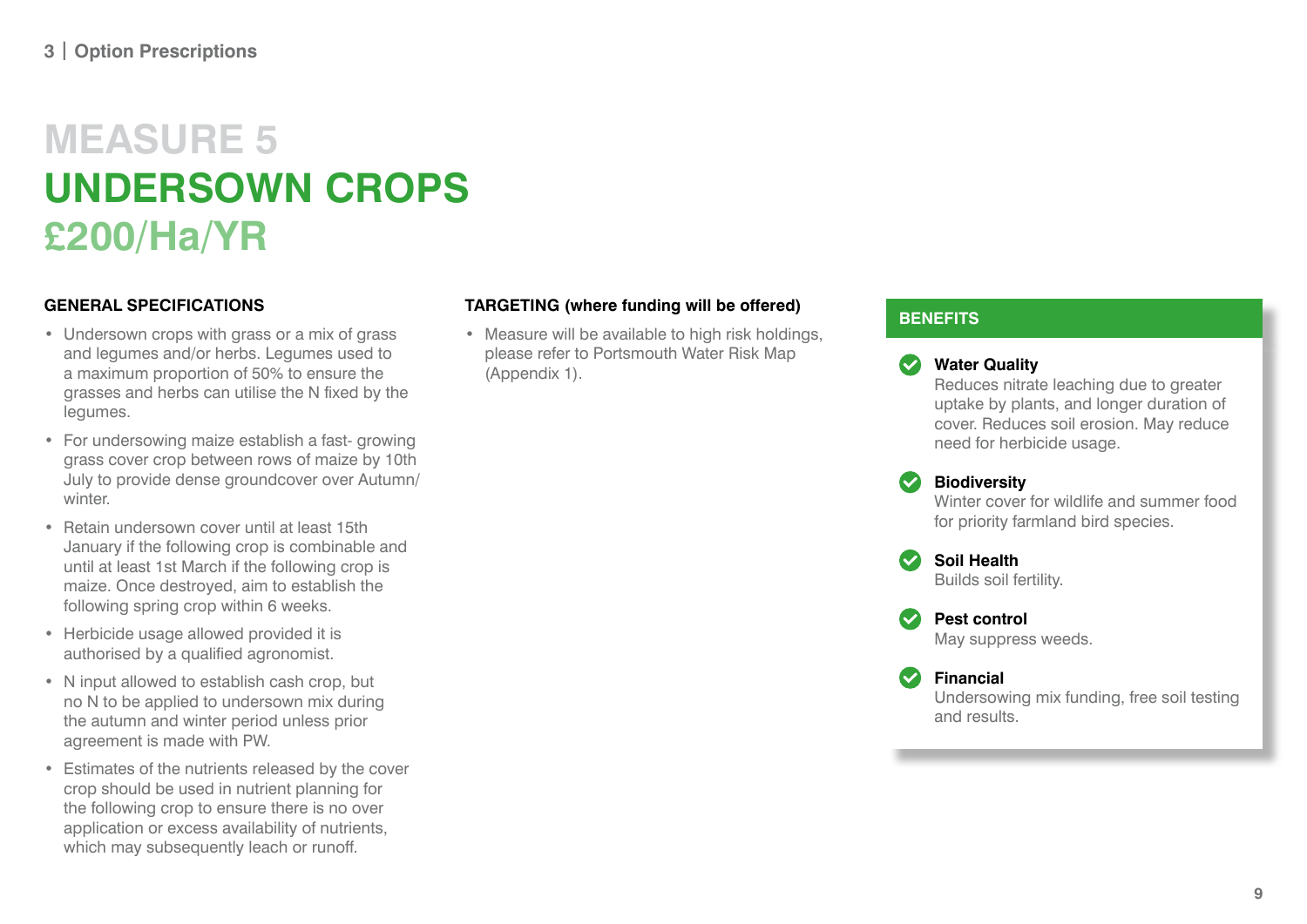# **MEASURE 6 EARLY GRASS AFTER MAIZE HARVEST £110/Ha/YR**

### **GENERAL SPECIFICATIONS**

- Establish a fast-growing cover crop within 2 weeks of harvesting (no later than 15th October) & retain cover crop until 1st March.
- Cover crop should be suitable for autumn sowing, fast growing, and frost tolerant to provide adequate cover over winter.
- Type of cover crop is flexible. The main species should be Italian ryegrass, Westerwolds, rye, barley or oats. The minimum seed rate used for grasses should be 35kg/ha and for cereals 100kg/ha.
- The cover crop end use can be used for silage or grazed.
- Estimates of the nutrients released by the cover crop should be used in nutrient planning for the following crop to ensure there is no over application or excess availability of nutrients, which may subsequently leach or runoff. Nutrients should only be used in line with crop requirements.
- Flexibility for later grass establishment but at reduced payment rate (default option if cannot establish cover by mid-October) as agreed with PW Catchment Officer.

### **TARGETING (where funding will be offered)**

• Measure will be available to high risk holdings, please refer to Portsmouth Water Risk Map (Appendix 1).

### **BENEFITS**

erosion and gullying. **Biodiversity**

Providing winter cover and nitrate soak up - reduces winter nitrate leaching to groundwater. Reduced levels of soil

**Water Quality**

Winter cover for wildlife

**Soil Health** Soil recovery over winter.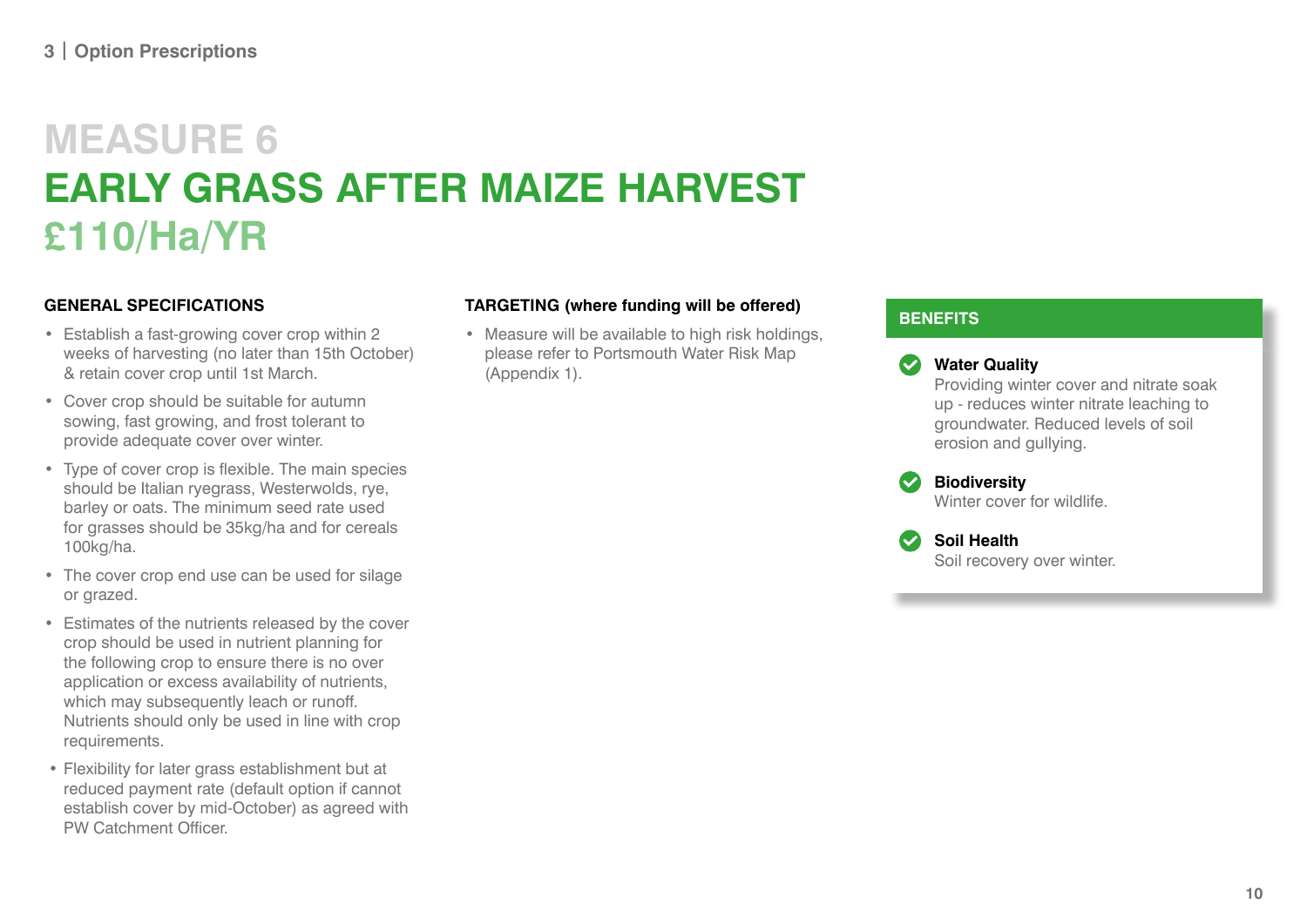# **MEASURE 7 NITROGEN TESTING AND SPECIALIST ADVICE**

Support for testing, analysis and advice for effective nitrogen applications

### **100% OF AGREED TOTAL**

### **GENERAL SPECIFICATIONS**

- Nitrogen testing of soils, plants and manures for effective nutrient management planning. Planning nutrient applications is a vital farm management tool to ensure that applied nutrients (either in terms of bagged fertiliser or manures) match the crop demand to optimise yield and minimise environmental losses.
- Support for combination of Nitrogen focused testing including (but not limited to) Soil Mineral Nitrogen (SMN) testing, organic matter, tissue samples and manure nitrogen testing.
- Soil Mineral Nitrogen (SMN) results to be utilised to work out Soil Nitrogen Supply (SNS) and N indexes. Soil Mineral Nitrogen (SMN) samples to be collected as close to planting as possible & not within two months of applying nitrogen fertiliser or organic materials.
- Specifics of soil sampling to be based on farm situation, needs and interest and results to feed into the farm nutrient management plan.
- Applicant to choose their own supplier (including agronomist) for these services as agreed with Portsmouth Water, although we have suppliers we can recommend (Appendix 2).

### **TARGETING (where funding will be offered)**

• Measure will be available to low, medium and high risk holdings. Please refer to Portsmouth Water Risk Map (Appendix 1).

### **BENEFITS**

### **Water Quality**

Reduced risk of over application therefore reduced nitrate leaching risk especially post-harvest (due to high N residuals).

### **Soil Health**

Better understanding of soil health.

### **Financial**

Reduced wastage of nitrate fertiliser (and costs).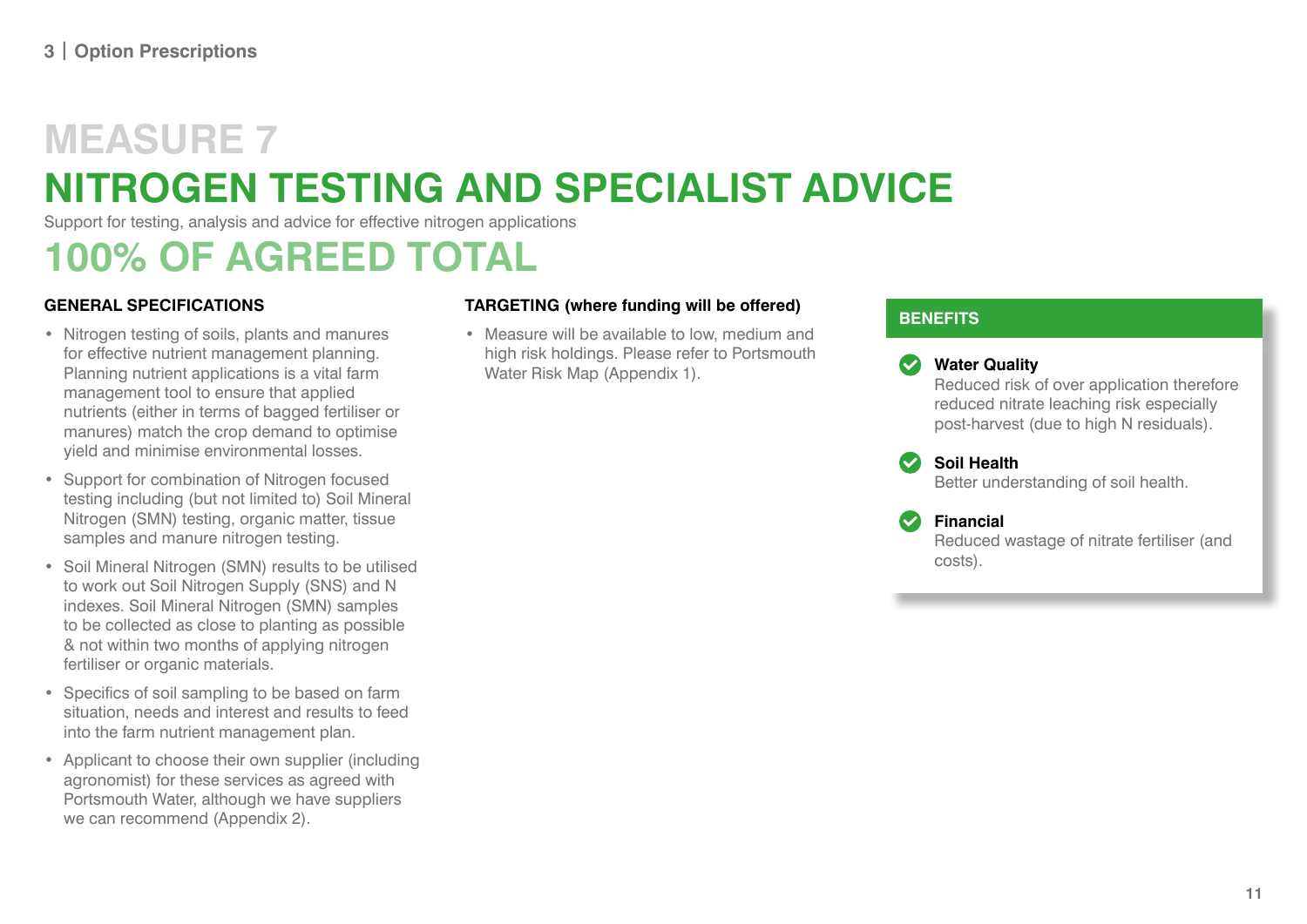# **MEASURE 8 VARIABLE NITROGEN SERVICE (N MAPPING) - HIGH RISK 100% OF AGREED TOTAL**

### **GENERAL SPECIFICATIONS**

- Support for variable nitrogen mapping.
- Satellite images and the application files to suit on farm GPS/Fertiliser/Sprayer controller and variable rate mapping.
- Agreement holders must use variable rates of N application as recommended by their precision farming service provider.
- No area restriction for service on high-risk holdings.
- Consultation with a soil specialist through the growing season on nitrogen rates and advise/ supply correct variable plans for that application.
- Applicant to choose their own supplier for this service as agreed with Portsmouth Water, although we have suppliers we can recommend (Appendix 2).

### **TARGETING (where funding will be offered)**

• Measure will be available to high risk holdings. Please refer to Portsmouth Water Risk Map (Appendix 1).

### **BENEFITS**

### **Water Quality**

Precise and informed fertiliser applications to reduce the risk of over application therefore reduced nitrate leaching risk especially post-harvest (due to high N residuals).

### **Soil Health**

Better understanding of soil health, reduced 'trafficking'.

### **Financial**

Reduced wastage of nitrate fertiliser (and costs). Greater and/or more consistent crop yields and protein content across fields.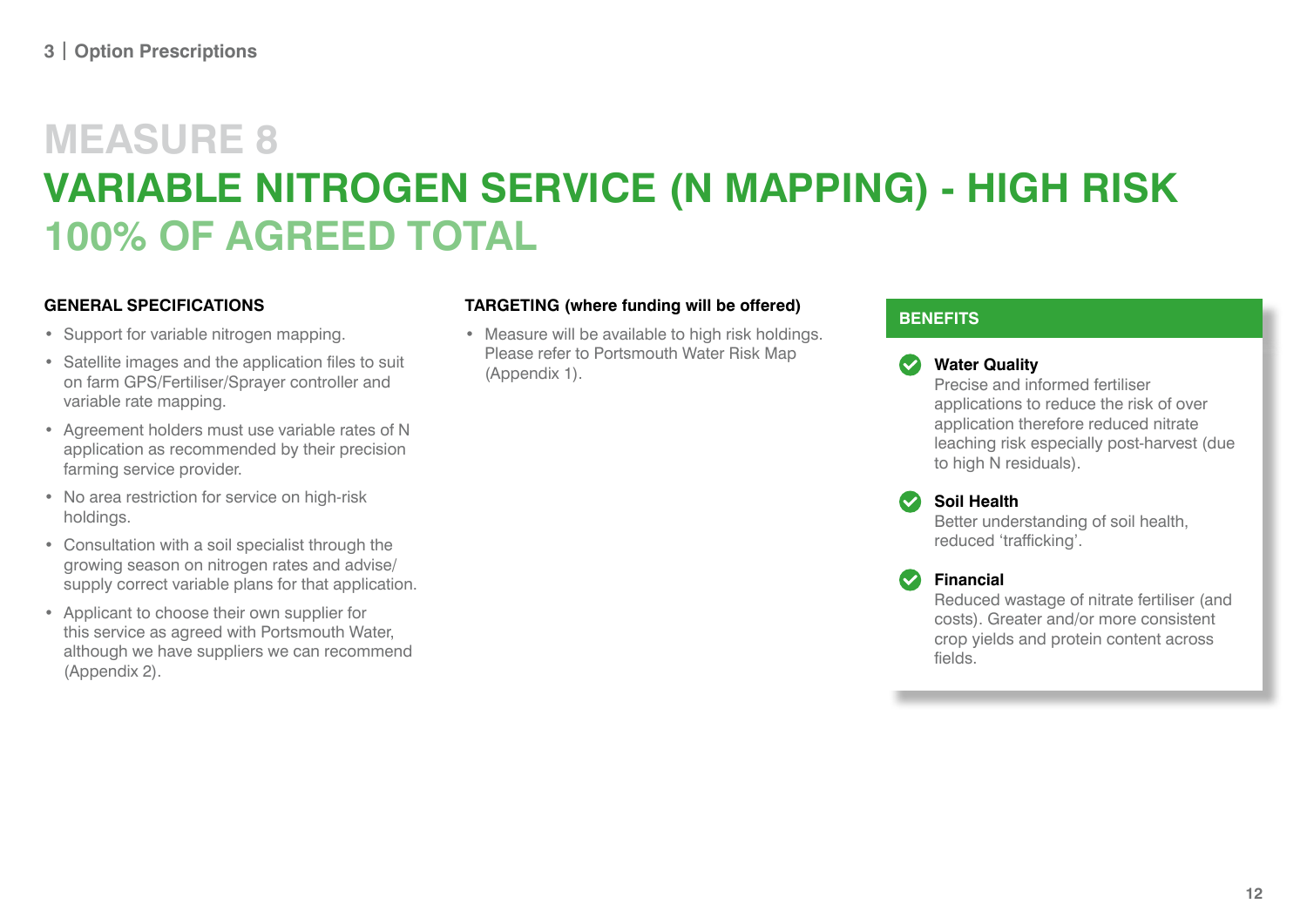# **MEASURE 9 VARIABLE NITROGEN SERVICE (N MAPPING) - MEDIUM & LOW RISK 100% OF AGREED TOTAL (UP TO 150Ha)**

### **GENERAL SPECIFICATIONS**

- Support for variable nitrogen mapping.
- Satellite images and the application files to suit on farm GPS/Fertiliser/Sprayer controller and variable rate mapping.
- Agreement holders must use variable rates of N application as recommended by their precision farming service provider.
- Area restriction for service on medium and low risk holdings (up to an area of 150 Ha/Farm (370.5 acres).
- Consultation with a soil specialist through the growing season on nitrogen rates and advise/ supply correct variable plans for that application.
- Applicant to choose their own supplier for this service as agreed with Portsmouth Water, although we have suppliers we can recommend (Appendix 2).

### **TARGETING (where funding will be offered)**

• Measure will be available to low and medium risk holdings. Please refer to Portsmouth Water Risk Map (Appendix 1).

### **BENEFITS**

### **Water Quality**

Precise and informed fertiliser applications to reduce the risk of over application therefore reduced nitrate leaching risk especially post-harvest (due to high N residuals).

### **Soil Health**

Better understanding of soil health, reduced 'trafficking'.

### **Financial**

Reduced wastage of nitrate fertiliser (and costs). Greater and/or more consistent crop yields and protein content across fields.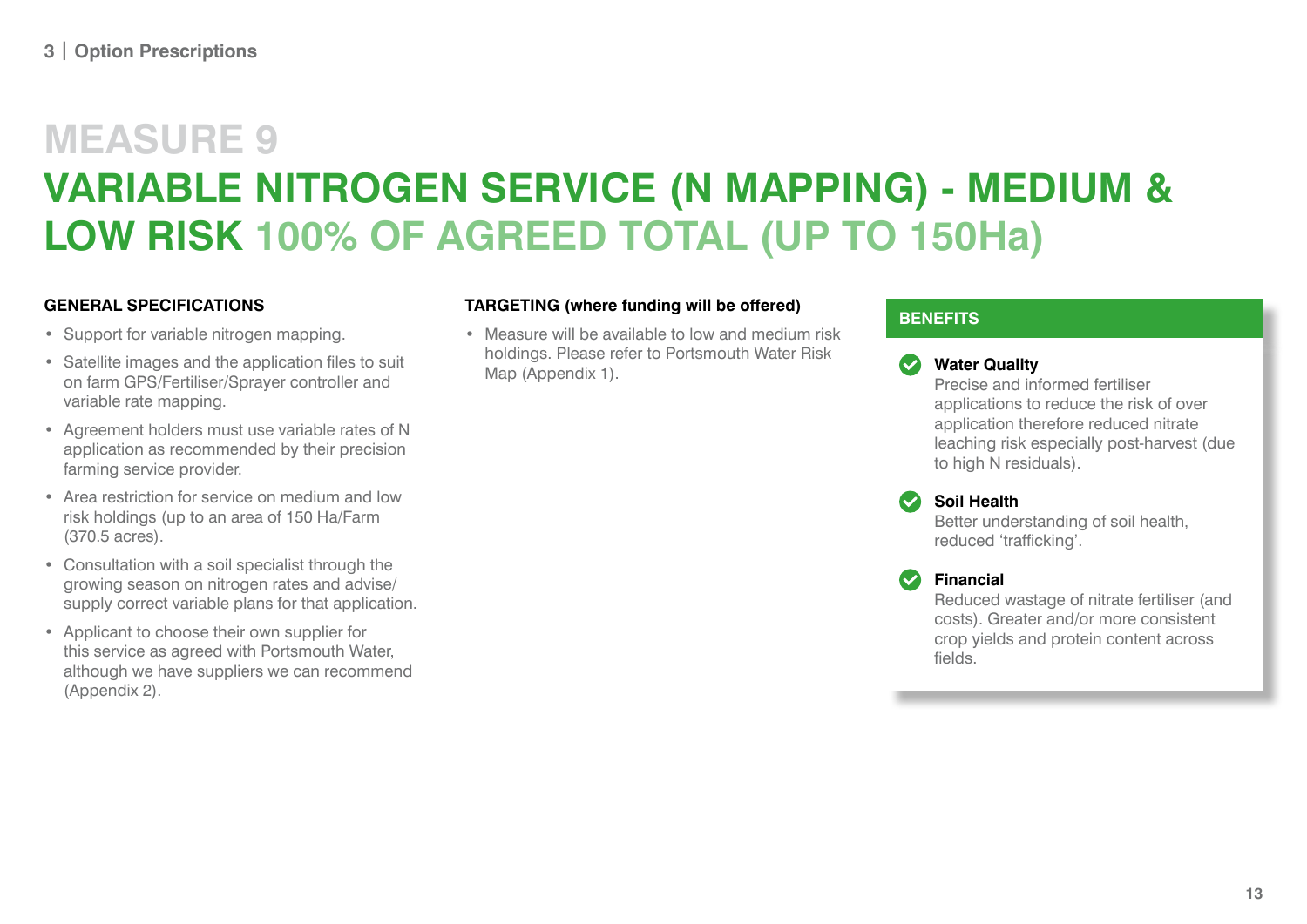## **MEASURE 10 NUTRIENT MANAGEMENT PLAN 100% OF AGREED TOTAL**

### **GENERAL SPECIFICATIONS**

- A farm specific nutrient management plan taking into consideration recent analysis results, support for testing available under Measure 7.
- If organic manures are used, the nitrogen content must be taken into account in nutrient management plan.
- Soil and crop tissue N testing will provide understanding of nitrogen residues and availability to inform more accurate application levels.
- Applicant to choose their own supplier (including agronomist) for these services as agreed with Portsmouth Water, although we have suppliers we can recommend (Appendix 2).

### **TARGETING (where funding will be offered)**

• Measure will be available to low, medium and high risk holdings. Please refer to Portsmouth Water Risk Map (Appendix 1).

### **BENEFITS**

### **Water Quality**

Better informed nutrient applications potential to reduce the risk of over application therefore reduced nitrate leaching risk especially post-harvest (due to high N residuals).

### **Financial**

Reduced wastage of nitrate fertiliser (and costs). Greater and/or more consistent crop yields and protein content across fields.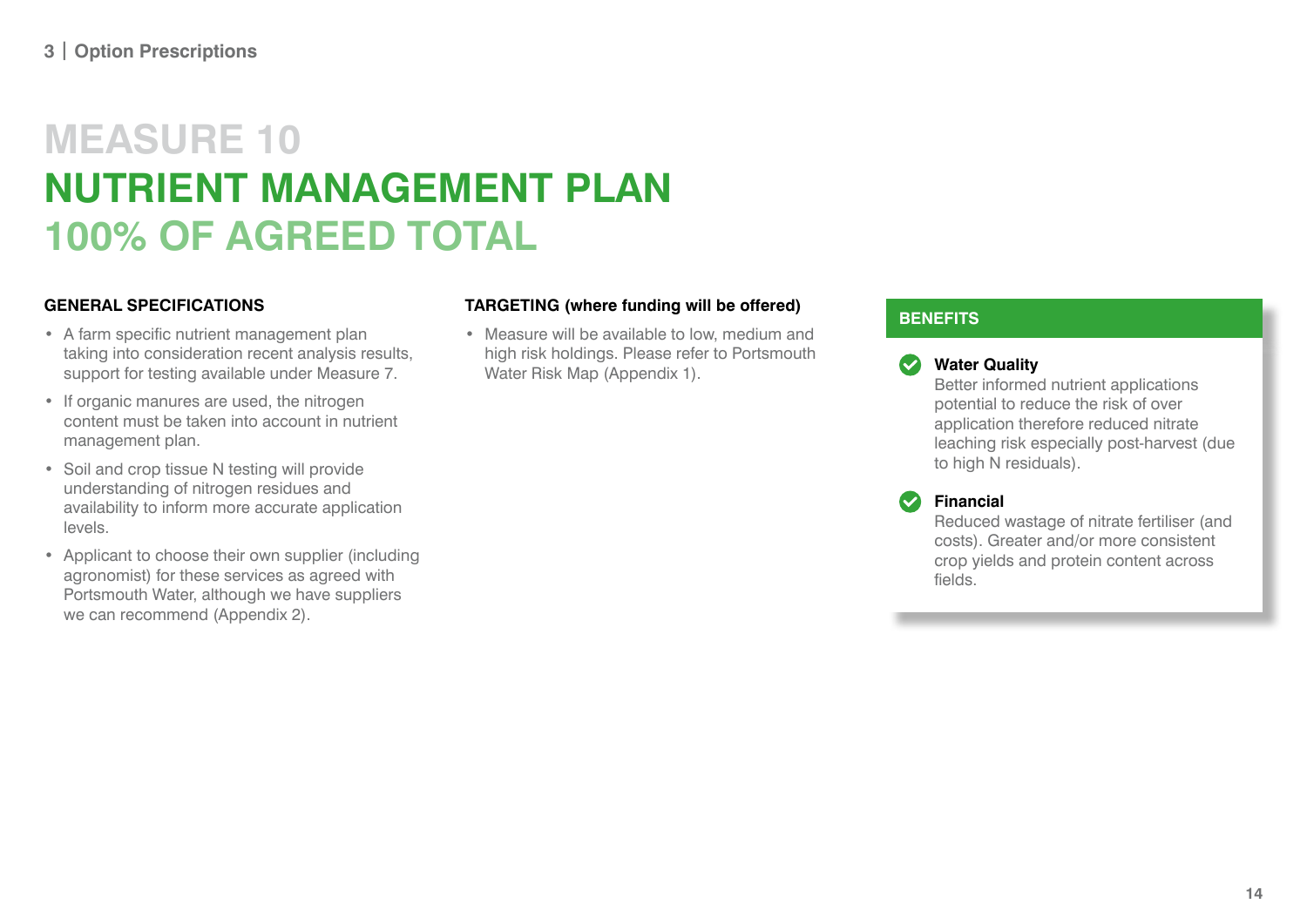# **HOW TO APPLY**

The PES Application Form is available to download from the Downs and Harbours Clean Water Partnership website (www.cleanwaterpartnership.co.uk) or available from PW Catchment Officer.

PES grants are not considered to have been agreed unless Portsmouth Water issues a formal agreement.

All applications should be sent either by email to the Catchment Management Department email address: catchment.management@portsmouthwater.co.uk or alternatively by post to the following address for the attention of the Catchment and Environment Department:

**Portsmouth Water Ltd Catchment and Environment Department PO Box 8 West Street Havant Hampshire PO9 1LG**

#### **Data Protection**

The data and documentation collected as part of your application will be held securely and will be processed at all times in accordance with the Data Protection Act 2018.

Your application and accompanying documents will be held electronically within Portsmouth Water's Catchment Management team and only those who require access to the data will be able to process this. If you submit your application by post, the application form and accompanying documents will be scanned and the hardcopy documents securely destroyed.

Successful applications will be held until 2030 and unsuccessful applications will be held until 2025 as per the required and recommended timescales.

The contact details provided will be used to confirm if your application has been successful or unsuccessful.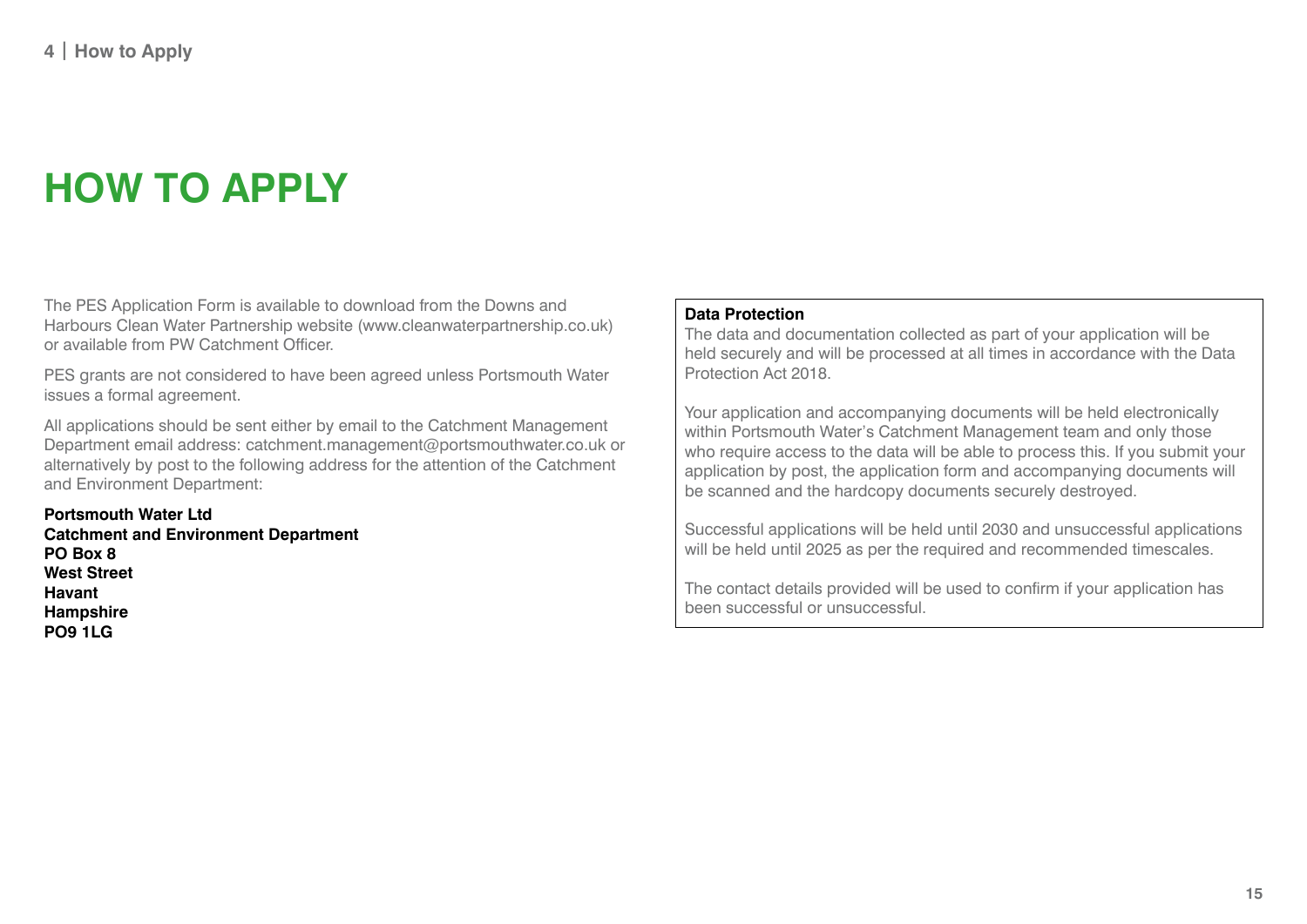



Risk for each field has been defined by assigning scores to the the following criteria:

Karstic feature present in field; SPZ 1 and Groundwater Nitrate Risk High are each given a score of 3 Karstic feature present in Catchment, SPZ 2 and Groundwater Nitrate Risk Medium are each given a score of 2 Karstic feature absent, SPZ 3 and Groundwater Nitrate Risk Medium Low - Low are each given a score of 1.

Risk scores for each land parcel are then combined to produce an overall risk score out of a potential 1 to 9.

Categorisation of risk level: 1-4 = Low 5-6 = Medium

 $7-9 = High$ 

Fields outside SPZs have no risk score applied.

1:80,000

© Crown copyright and database rights 2017 Ordnance Survey 100018036.

You are permitted to use this data solely to enable you to respond to, or interact with, the organisation that provided you with the data. You are not permitted to copy, sub-licence, distribute or sell any of this data to third parties in any form.